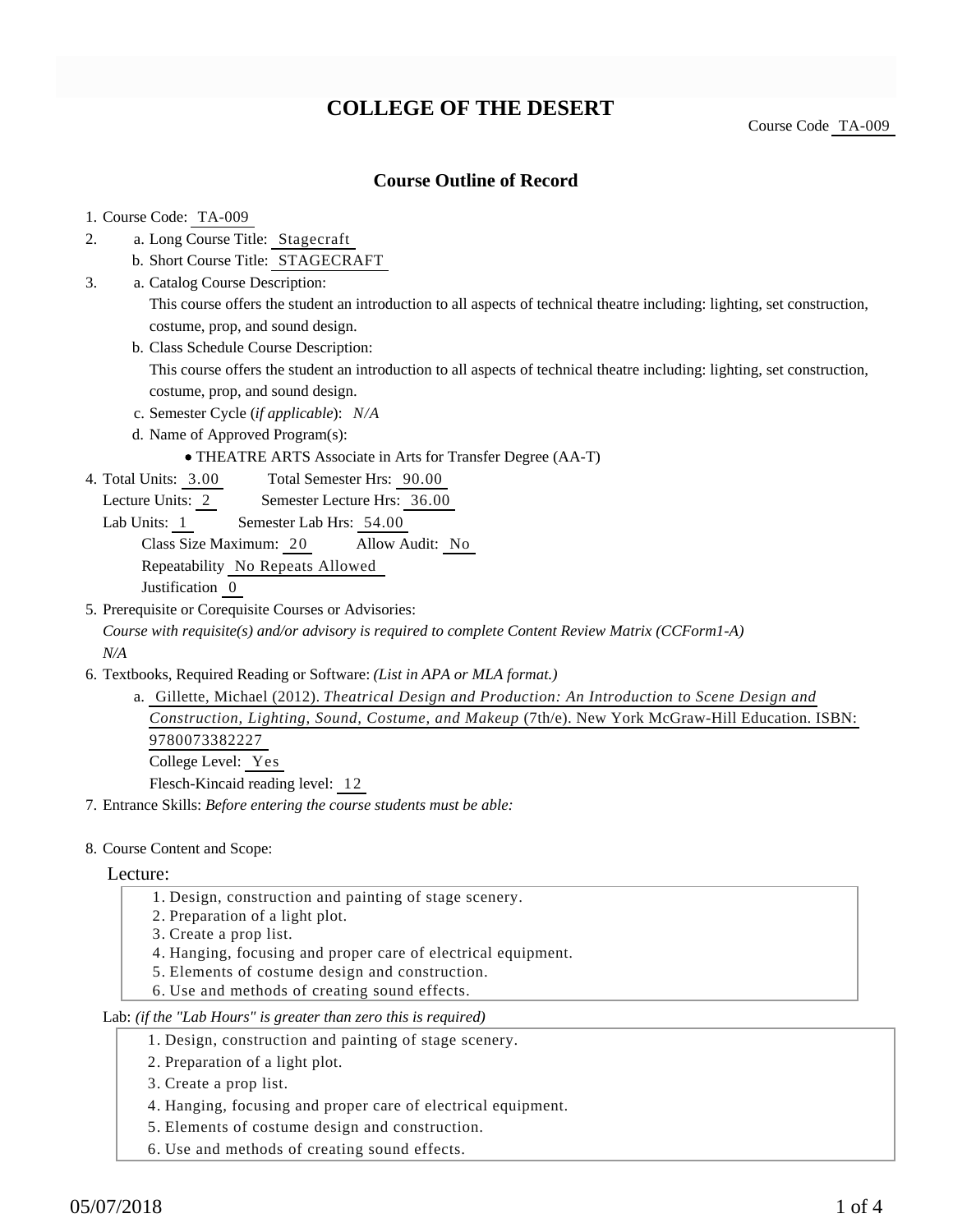## TA 009-Stagecraft

9. Course Student Learning Outcomes:

1.

Plan and construct components for a stage set and/or stage property.

2.

Use the play/script as the primary resource of information for theatrical set and/or stage property design.

3.

Articulate their viewpoints on the stagecraft process.

- 10. Course Objectives: Upon completion of this course, students will be able to:
	- a. Identify the various crafts employed in theatre arts.
	- b. Gain a working knowledge of contemporary construction techniques.
	- c. Identify and operate tools and stage equipment.
	- d. Plan and execute technical responsibilities with an emphasis on creative problem solving.
- 11. Methods of Instruction: *(Integration: Elements should validate parallel course outline elements)* 
	- a. Demonstration, Repetition/Practice
	- b. Lecture
	- c. Technology-based instruction
- 12. Assignments: (List samples of specific activities/assignments students are expected to complete both in and outside of class.) In Class Hours: 90.00

Outside Class Hours: 72.00

- a. In-class Assignments
	- 1. Application of set construction methods.
	- 2. Application of scenic painting techniques.
	- 3. Historical research for settings and properties.
	- 4. Construction of props for a main stage production.
- b. Out-of-class Assignments
	- 1. Application of set construction methods.
	- 2. Application of scenic painting techniques.
	- 3. Historical research for settings and properties.
	- 4. Construction of props for a main stage production.
- 13. Methods of Evaluating Student Progress: The student will demonstrate proficiency by:
	- Mid-term and final evaluations
- 14. Methods of Evaluating: Additional Assessment Information:

Weekly laboratory projects in the various elements of stagecraft.

15. Need/Purpose/Rationale -- All courses must meet one or more CCC missions.

PO-GE C3 – Arts, Humanities, and Culture

Communicate effectively in many different situations involving diverse people and viewpoints.

 Show how and why the visual and performing arts are unique and how inherent meaning in the arts transcends written and verbal communication;

 Effectively communicate and express themselves and make themselves understood through visual, auditory, tactile, and symbolic means.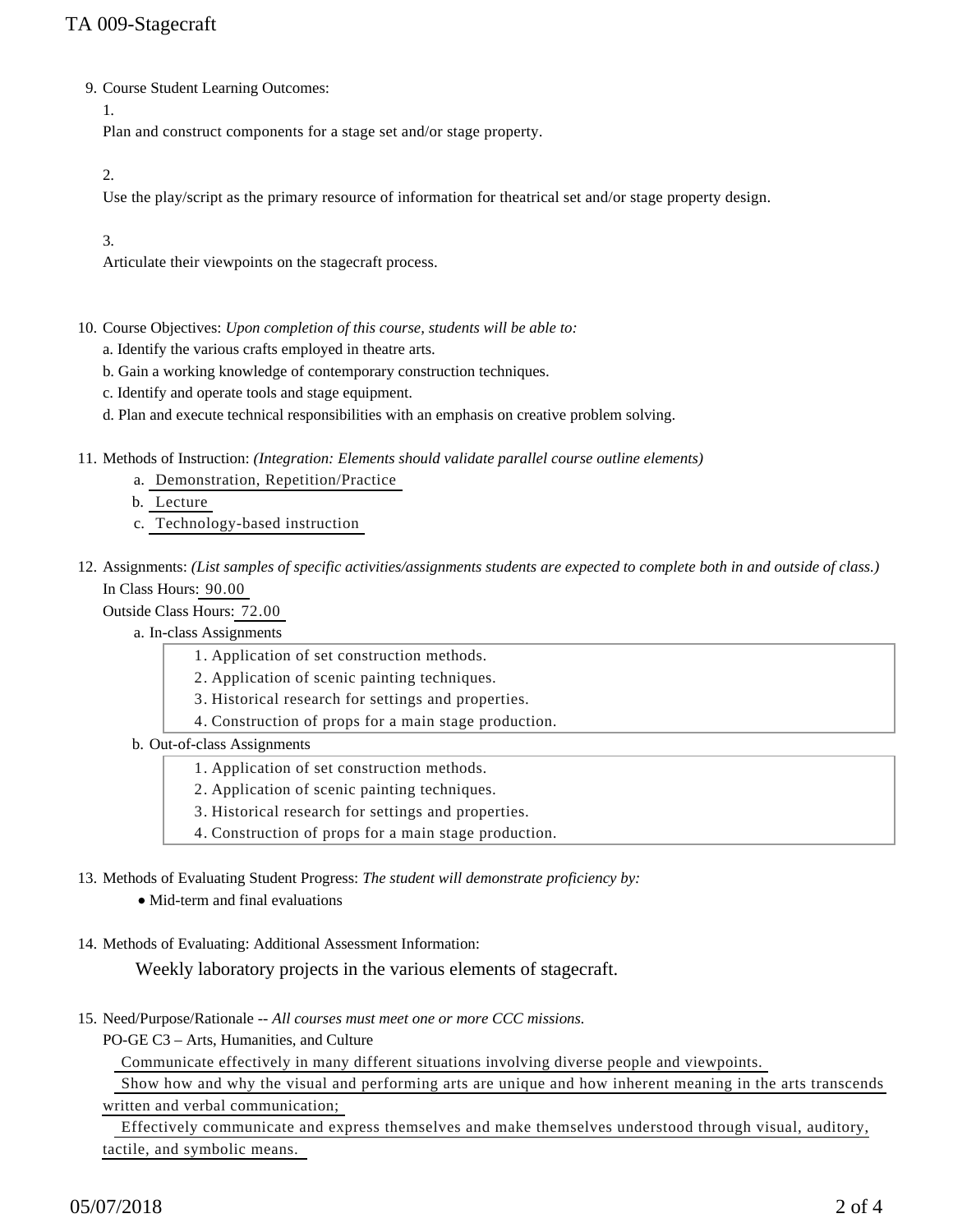# TA 009-Stagecraft

|                                                                                                                    | IO - Aesthetics                                                                                                                                                                                                                                                                                                                                                                                                                                                                                                                                                                                                                                                                                                                                                                                                 |                                                         |                                                                 |                            |                     |  |
|--------------------------------------------------------------------------------------------------------------------|-----------------------------------------------------------------------------------------------------------------------------------------------------------------------------------------------------------------------------------------------------------------------------------------------------------------------------------------------------------------------------------------------------------------------------------------------------------------------------------------------------------------------------------------------------------------------------------------------------------------------------------------------------------------------------------------------------------------------------------------------------------------------------------------------------------------|---------------------------------------------------------|-----------------------------------------------------------------|----------------------------|---------------------|--|
|                                                                                                                    | Value appearance in terms of how pleasing it is in movement, form, and function.                                                                                                                                                                                                                                                                                                                                                                                                                                                                                                                                                                                                                                                                                                                                |                                                         |                                                                 |                            |                     |  |
|                                                                                                                    | IO - Critical Thinking and Communication                                                                                                                                                                                                                                                                                                                                                                                                                                                                                                                                                                                                                                                                                                                                                                        |                                                         |                                                                 |                            |                     |  |
|                                                                                                                    | Apply principles of logic to problem solve and reason with a fair and open mind.                                                                                                                                                                                                                                                                                                                                                                                                                                                                                                                                                                                                                                                                                                                                |                                                         |                                                                 |                            |                     |  |
|                                                                                                                    | Utilizing various communication modalities, display creative expression, original thinking, and symbolic                                                                                                                                                                                                                                                                                                                                                                                                                                                                                                                                                                                                                                                                                                        |                                                         |                                                                 |                            |                     |  |
|                                                                                                                    | discourse.                                                                                                                                                                                                                                                                                                                                                                                                                                                                                                                                                                                                                                                                                                                                                                                                      |                                                         |                                                                 |                            |                     |  |
|                                                                                                                    | 16. Comparable Transfer Course                                                                                                                                                                                                                                                                                                                                                                                                                                                                                                                                                                                                                                                                                                                                                                                  |                                                         |                                                                 |                            |                     |  |
|                                                                                                                    | <b>University System</b>                                                                                                                                                                                                                                                                                                                                                                                                                                                                                                                                                                                                                                                                                                                                                                                        | Campus                                                  | <b>Course Number</b>                                            | <b>Course Title</b>        | <b>Catalog Year</b> |  |
|                                                                                                                    | <b>CSU</b>                                                                                                                                                                                                                                                                                                                                                                                                                                                                                                                                                                                                                                                                                                                                                                                                      | <b>CSU Fullerton</b>                                    | <b>THTR 276</b>                                                 | Introduction to Stagecraft | 2011-2012           |  |
|                                                                                                                    | 17. Special Materials and/or Equipment Required of Students:                                                                                                                                                                                                                                                                                                                                                                                                                                                                                                                                                                                                                                                                                                                                                    |                                                         |                                                                 |                            |                     |  |
| 18. Materials Fees:<br><b>Required Material?</b>                                                                   |                                                                                                                                                                                                                                                                                                                                                                                                                                                                                                                                                                                                                                                                                                                                                                                                                 |                                                         |                                                                 |                            |                     |  |
|                                                                                                                    |                                                                                                                                                                                                                                                                                                                                                                                                                                                                                                                                                                                                                                                                                                                                                                                                                 | <b>Material or Item</b>                                 |                                                                 | <b>Cost Per Unit</b>       | <b>Total Cost</b>   |  |
|                                                                                                                    | 19. Provide Reasons for the Substantial Modifications or New Course:                                                                                                                                                                                                                                                                                                                                                                                                                                                                                                                                                                                                                                                                                                                                            |                                                         |                                                                 |                            |                     |  |
|                                                                                                                    |                                                                                                                                                                                                                                                                                                                                                                                                                                                                                                                                                                                                                                                                                                                                                                                                                 |                                                         |                                                                 |                            |                     |  |
|                                                                                                                    | periodic update<br>a. Cross-Listed Course (Enter Course Code): N/A                                                                                                                                                                                                                                                                                                                                                                                                                                                                                                                                                                                                                                                                                                                                              |                                                         |                                                                 |                            |                     |  |
| 20.                                                                                                                |                                                                                                                                                                                                                                                                                                                                                                                                                                                                                                                                                                                                                                                                                                                                                                                                                 |                                                         |                                                                 |                            |                     |  |
|                                                                                                                    |                                                                                                                                                                                                                                                                                                                                                                                                                                                                                                                                                                                                                                                                                                                                                                                                                 | b. Replacement Course (Enter original Course Code): N/A |                                                                 |                            |                     |  |
|                                                                                                                    | 21. Grading Method (choose one): Letter Grade Only                                                                                                                                                                                                                                                                                                                                                                                                                                                                                                                                                                                                                                                                                                                                                              |                                                         |                                                                 |                            |                     |  |
| 22. MIS Course Data Elements                                                                                       |                                                                                                                                                                                                                                                                                                                                                                                                                                                                                                                                                                                                                                                                                                                                                                                                                 |                                                         |                                                                 |                            |                     |  |
|                                                                                                                    | a. Course Control Number [CB00]: CCC000583272<br>b. T.O.P. Code [CB03]: 100600.00 - Technical Theater<br>c. Credit Status [CB04]: D - Credit - Degree Applicable<br>d. Course Transfer Status [CB05]: $A = Transfer to UC, CSU$<br>e. Basic Skills Status [CB08]: $2N = Not basic skills course$<br>f. Vocational Status [CB09]: Clearly Occupational<br>g. Course Classification [CB11]: Y - Credit Course<br>h. Special Class Status [CB13]: N - Not Special<br>i. Course CAN Code [CB14]: N/A<br>j. Course Prior to College Level [CB21]: $Y = Not$ Applicable<br>k. Course Noncredit Category [CB22]: Y - Not Applicable<br>1. Funding Agency Category [CB23]: $Y = Not$ Applicable<br>m. Program Status [CB24]: $1 =$ Program Applicable<br>Name of Approved Program (if program-applicable): THEATRE ARTS |                                                         |                                                                 |                            |                     |  |
|                                                                                                                    |                                                                                                                                                                                                                                                                                                                                                                                                                                                                                                                                                                                                                                                                                                                                                                                                                 |                                                         |                                                                 |                            |                     |  |
|                                                                                                                    |                                                                                                                                                                                                                                                                                                                                                                                                                                                                                                                                                                                                                                                                                                                                                                                                                 |                                                         |                                                                 |                            |                     |  |
|                                                                                                                    |                                                                                                                                                                                                                                                                                                                                                                                                                                                                                                                                                                                                                                                                                                                                                                                                                 |                                                         |                                                                 |                            |                     |  |
|                                                                                                                    |                                                                                                                                                                                                                                                                                                                                                                                                                                                                                                                                                                                                                                                                                                                                                                                                                 |                                                         |                                                                 |                            |                     |  |
|                                                                                                                    |                                                                                                                                                                                                                                                                                                                                                                                                                                                                                                                                                                                                                                                                                                                                                                                                                 |                                                         |                                                                 |                            |                     |  |
|                                                                                                                    |                                                                                                                                                                                                                                                                                                                                                                                                                                                                                                                                                                                                                                                                                                                                                                                                                 |                                                         |                                                                 |                            |                     |  |
|                                                                                                                    |                                                                                                                                                                                                                                                                                                                                                                                                                                                                                                                                                                                                                                                                                                                                                                                                                 |                                                         |                                                                 |                            |                     |  |
|                                                                                                                    |                                                                                                                                                                                                                                                                                                                                                                                                                                                                                                                                                                                                                                                                                                                                                                                                                 |                                                         |                                                                 |                            |                     |  |
|                                                                                                                    |                                                                                                                                                                                                                                                                                                                                                                                                                                                                                                                                                                                                                                                                                                                                                                                                                 |                                                         |                                                                 |                            |                     |  |
|                                                                                                                    |                                                                                                                                                                                                                                                                                                                                                                                                                                                                                                                                                                                                                                                                                                                                                                                                                 |                                                         |                                                                 |                            |                     |  |
|                                                                                                                    |                                                                                                                                                                                                                                                                                                                                                                                                                                                                                                                                                                                                                                                                                                                                                                                                                 |                                                         |                                                                 |                            |                     |  |
|                                                                                                                    |                                                                                                                                                                                                                                                                                                                                                                                                                                                                                                                                                                                                                                                                                                                                                                                                                 |                                                         |                                                                 |                            |                     |  |
| Attach listings of Degree and/or Certificate Programs showing this course as a required or a restricted elective.) |                                                                                                                                                                                                                                                                                                                                                                                                                                                                                                                                                                                                                                                                                                                                                                                                                 |                                                         |                                                                 |                            |                     |  |
| 23. Enrollment - Estimate Enrollment                                                                               |                                                                                                                                                                                                                                                                                                                                                                                                                                                                                                                                                                                                                                                                                                                                                                                                                 |                                                         |                                                                 |                            |                     |  |
|                                                                                                                    | First Year: 20                                                                                                                                                                                                                                                                                                                                                                                                                                                                                                                                                                                                                                                                                                                                                                                                  |                                                         |                                                                 |                            |                     |  |
| Third Year: 20                                                                                                     |                                                                                                                                                                                                                                                                                                                                                                                                                                                                                                                                                                                                                                                                                                                                                                                                                 |                                                         |                                                                 |                            |                     |  |
|                                                                                                                    | 24. Resources - Faculty - Discipline and Other Qualifications:                                                                                                                                                                                                                                                                                                                                                                                                                                                                                                                                                                                                                                                                                                                                                  |                                                         |                                                                 |                            |                     |  |
|                                                                                                                    | a. Sufficient Faculty Resources: Yes                                                                                                                                                                                                                                                                                                                                                                                                                                                                                                                                                                                                                                                                                                                                                                            |                                                         |                                                                 |                            |                     |  |
|                                                                                                                    |                                                                                                                                                                                                                                                                                                                                                                                                                                                                                                                                                                                                                                                                                                                                                                                                                 |                                                         | b. If No, list number of FTE needed to offer this course: $N/A$ |                            |                     |  |
|                                                                                                                    | 25. Additional Equipment and/or Supplies Needed and Source of Funding.                                                                                                                                                                                                                                                                                                                                                                                                                                                                                                                                                                                                                                                                                                                                          |                                                         |                                                                 |                            |                     |  |
|                                                                                                                    | N/A                                                                                                                                                                                                                                                                                                                                                                                                                                                                                                                                                                                                                                                                                                                                                                                                             |                                                         |                                                                 |                            |                     |  |